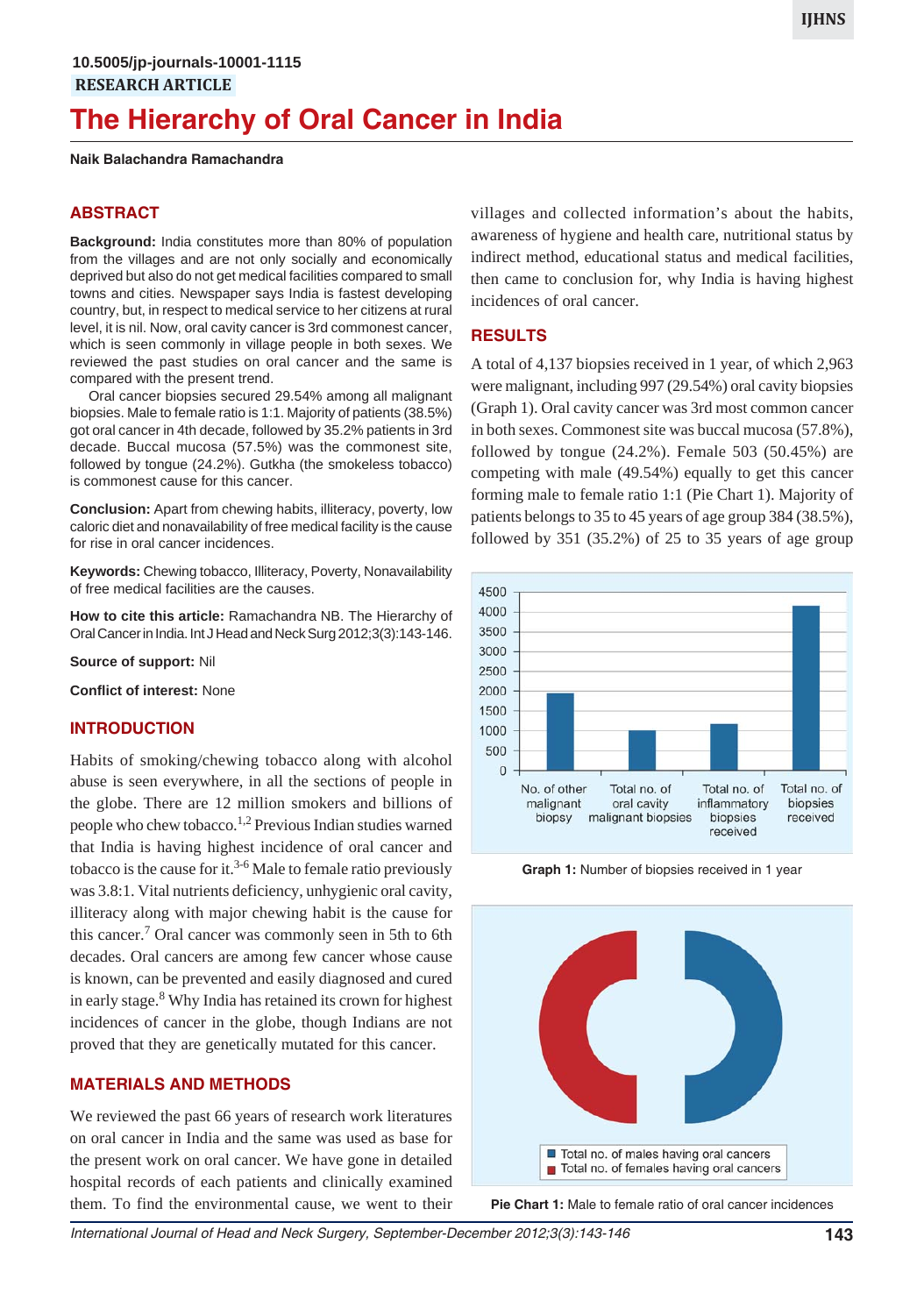





**Graph 4:** Educational status of patients



**Graph 2:** Number of patients having different tobacco habits



**Graph 3:** Patients' hygienic condition

(Pie Chart 2). Smokeless tobacco (gutkha) chewing habit was most commonly adopted habit by majority [887 (88.66%)] of patients, followed by 109 (10.93 %) patients, not only they chewed smokeless tobacco, but also they smoked. Only one patient was not having any kind of habits

which cause oral cancer (Graph 2). All the patients belong to socioeconomically poor categories and 889 (89.16%) were villagers. Majority were having unhygienic oral cavity 983 (98.59%; Graph 3). Literacy status of patients show that 689 (69.1) did not go to school whereas 301 (30.19%) studied in primary school (Graph 4). Body mass index (BMI) of the patients were used to asses nutritional status by direct method and it was found that 994 (99.69%) were having low BMI.

# **DISCUSSION**

Many research work on oral cancer in India were undertaken, published, suggested and alerted the concerned authorities to curb the incidences of oral cancer since the period of independence. These authors studied oral cancer incidences in such a way that each were in touch to get report from various parts of India (Table 1). Indian Government/other organizations have spend a lot of funds for health care of people since 66 years after the independence but that is not reached to these poor. So, still the incidence rate is as it is and also there are still chances of increase in incidences.

Sharma<sup>6</sup> and Krishna<sup>4</sup> study shows that majority of cases of oral cancer were seen at 4th and 5th decades and youths of age group 21 to 30 were 1.6% and 2.06% respectively, whereas, at present, commonest age group to get oral cancer is 31 to 40 years (38.5%) and is followed by the young generation of age group 21 to 30 years (35.2%) (Table 2). These youths of 21 to 30 years now increased cancer incidences to 18 times higher than above studies. Gutkha (the smokeless tobacco) is the cause for it, it is easily available in sachets, Government has permitted to sale it, although it causes early cancer than smoking. Many literatures including Chaturvedi Pankaj in 2010, said that, gutkha contains tobacco and supari (betel nut), lime and some unknown flavoring agents and all these are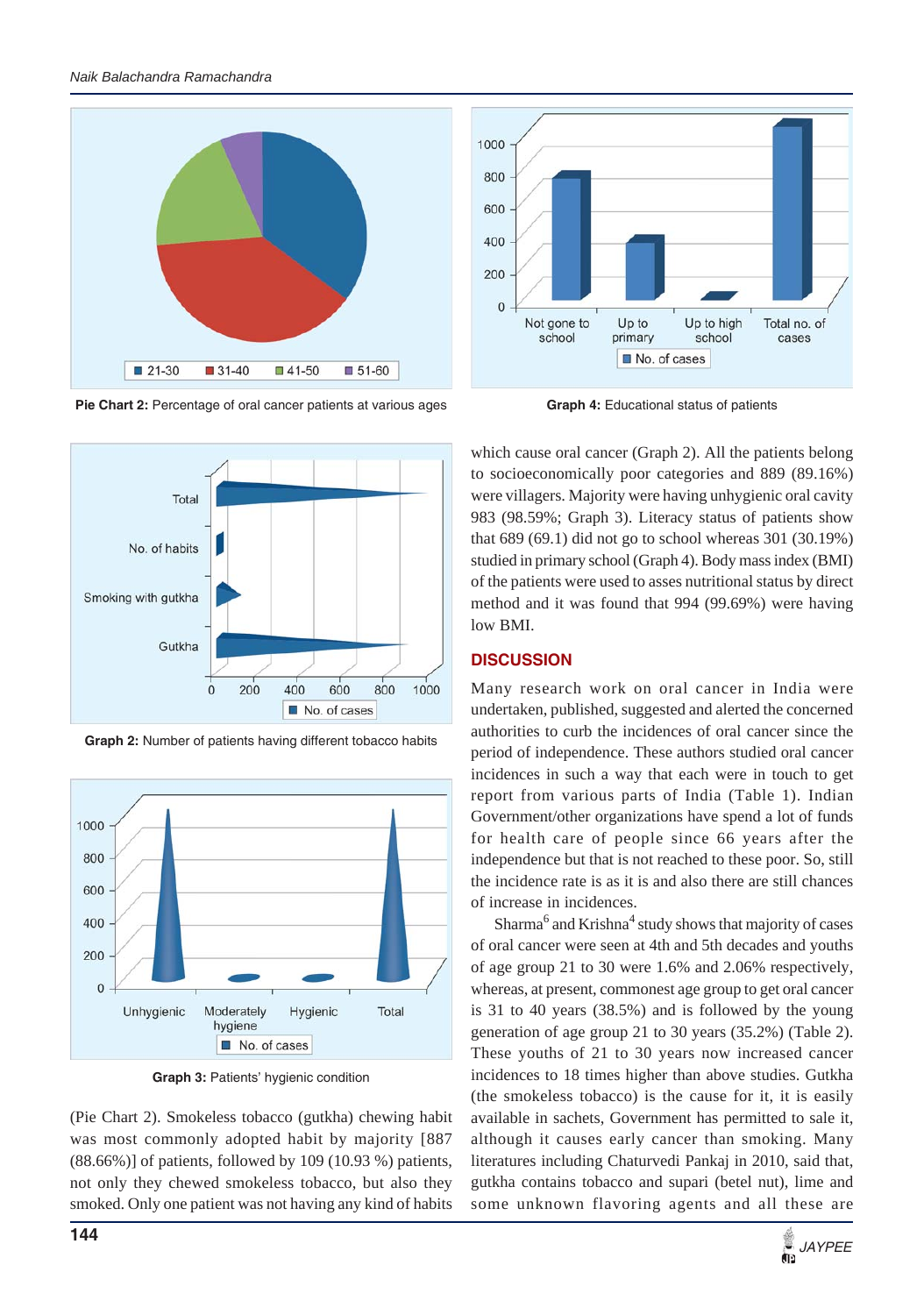carcinogenic, young generation keep this ingredients in buccal mucosa for longer period and chew it. This causes irritation to mucosa, defending on frequency and duration of chewing, buccal mucosal cells attain stage of irreversibly injured and transforms into malignant one.<sup>9,10</sup> Young generation chew it even in the buses, for which no one will objects, so, there is increase in this cancer incidences which is seen in youths.

Past studies show that males get oral cancer more than females, but now, male to female ratio is equal. Balaram et al<sup>11</sup> said that, incidences of oral cancer in woman is due to ethnicity which strongly influences high rate of oral cancer in women due to social and cultural practice of chewing habit, which is seen equally in both genders (Table 3). Now, woman too, use smokeless tobacco like male equally and are suffering by oral cancer which is the 3rd most common cancer after cervix and breast in female.

Krishna's  $(1964)^4$  and Khanna's  $(1975)^{17}$  study says that chewing tobacco was present in 80.4 and 80.46% patients respectively, and smoking habit was present in 51.5 and 31% patients respectively. Now, people marginally reduced smoking and have diverted their habits toward smokeless tobacco chewing, which may be due to increased rate of bidis (tobacco wrapped in leaves and then smoked). $^{12}$ Indians have retained the orthodox of their ancestors by maintaining the percentage of tobacco chewing and smoking still today and are addicted for tobacco.

Sigmund Freud, the father of psychoanalysis $13$  loved cigar and started smoking at the age of 24, he refused the

| <b>Table 1:</b> Comparative analysis of incidence of<br>oral cancer since 1957        |                                                                   |                                              |                                              |  |  |  |
|---------------------------------------------------------------------------------------|-------------------------------------------------------------------|----------------------------------------------|----------------------------------------------|--|--|--|
| Place                                                                                 | Authors                                                           | Year                                         | Percentage of<br>oral cancer                 |  |  |  |
| Mumbai<br>Agra<br>Chennai<br>Kanpur<br>Karnataka<br>Present study<br>from South India | Paymaster<br>PN Wahi<br>Krishnamurty<br>Gopal Krishna<br>Bhargava | 1957<br>1958<br>1959<br>1964<br>1973<br>2012 | 35.9<br>26.3<br>39.0<br>27.6<br>16.2<br>29.5 |  |  |  |

| <b>Table 3:</b> Comparative analysis of sex ratio of<br>oral malignant tumors |      |             |  |  |  |  |  |
|-------------------------------------------------------------------------------|------|-------------|--|--|--|--|--|
| Authors                                                                       | Year | Male/female |  |  |  |  |  |
| Balasubramanyam et al <sup>9</sup>                                            | 1954 | 1.68:1      |  |  |  |  |  |
| Sharma <sup>6</sup>                                                           | 1964 | 3.8:1       |  |  |  |  |  |
| Llewellyn CD <sup>10</sup>                                                    | 2003 | 2:1         |  |  |  |  |  |
| Prabha Balaram <sup>11</sup>                                                  | 1998 | 1:1         |  |  |  |  |  |

advice of his physician to quit the smoking. At the age of 72, he wrote about his fatal habit and said that, without cigar, it is very difficult because it gives pleasure. He was operated thrice and died at 83, in 1939, because of palatal cancer.

In India, individuals with low income groups were more likely to chew tobacco, smoke bidi and drink alcohol . Poor people eat less fruits and vegetables as they do not know the nutritional value of these.<sup>7,14-16</sup> Our direct method of nutritional assessment proved, 95% people having oral cancer are below the normal BMI. Many people do chewing/ smoking along with alcoholic habits chronically, but they prolong the consequences of cancer by taking near to balanced diet which contains essential vitamins, minerals along with other vital nutrients, like, Sigmund Freud, who survived till 83 years in spite of his routine chronic habit as he had regular balanced diet. Vital nutrients increase our immune status, which fights against the transformation of cells into malignant, thus malignancy can be prolonged.

Poor people's oral hygiene is unhygienic because they do not have the knowledge of their health care and its importance, unhygienic predisposes for accumulation of infection, which gives rise to malignancy.

#### **CONCLUSION**

On 2nd October 2008, Government of India passed an act to ban smoking in the public places, now that act is included in the list of ineffective acts, like anticorruption act and dowry act. Recently, Government of Rajasthan and Madhya Pradesh has banned gutkha production and sale in the state to curb incidences in young generation, but, people will use tobacco, lime and some spicy materials

| <b>Table 2:</b> Comparative analysis of distribution of oral malignant tumors in different age groups |                 |            |                            |       |                      |            |  |  |  |
|-------------------------------------------------------------------------------------------------------|-----------------|------------|----------------------------|-------|----------------------|------------|--|--|--|
| Age                                                                                                   | Sharma 1964     |            | Gopal Krishna (1964)       |       | Present study (2012) |            |  |  |  |
|                                                                                                       | Number of cases | Percentage | Number of cases Percentage |       | Number of cases      | Percentage |  |  |  |
| $11 - 20$                                                                                             |                 |            |                            |       |                      |            |  |  |  |
| $21 - 30$                                                                                             | $\mathcal{P}$   | 1.6        | 16                         | 2.06  | 351                  | 35.2       |  |  |  |
| $31 - 40$                                                                                             | 40              | 32.8       | 128                        | 16.5  | 384                  | 38.5       |  |  |  |
| $41 - 50$                                                                                             | 41              | 33.7       | 264                        | 34.02 | 196                  | 19.6       |  |  |  |
| $51 - 60$                                                                                             | 32              | 26.2       | 272                        | 35.06 | 66                   | 6.6        |  |  |  |
| 61-70                                                                                                 |                 | 5.7        | 48                         | 6.18  |                      |            |  |  |  |
| 71-80                                                                                                 |                 |            | 48                         | 6.18  |                      |            |  |  |  |
| Total                                                                                                 | 122             | 100        | 776                        | 100   |                      | 100        |  |  |  |

*International Journal of Head and Neck Surgery, September-December 2012;3(3):143-146* **145**